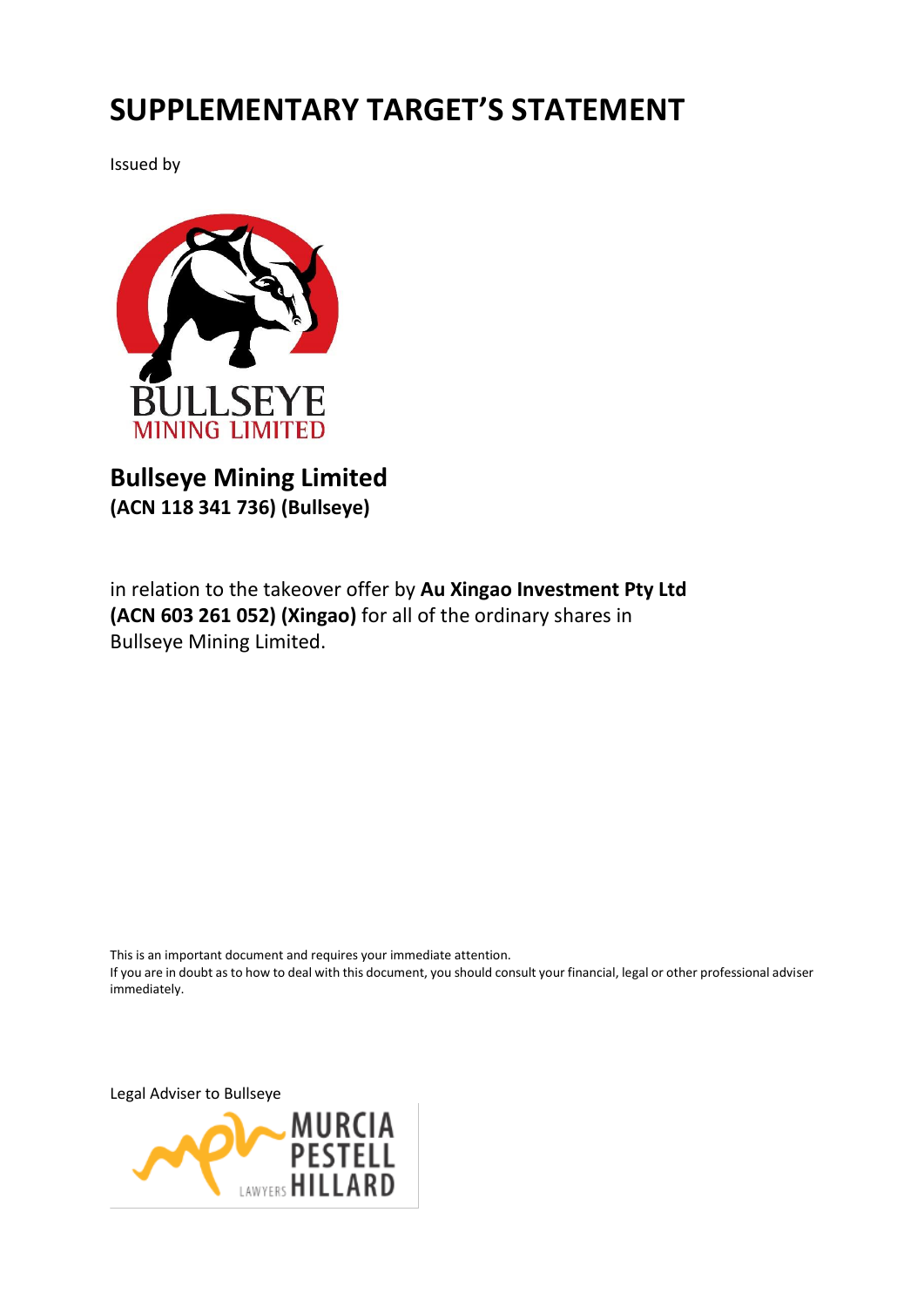#### **1. IMPORTANT NOTICE**

This document is a supplementary target's statement under section 644 of the *Corporations Act 2001* (Cth) ("**Act**") and is dated 17 June 2022.

It is the supplementary target's statement (**Supplementary Target's Statement**) to the Target's Statement dated 18 March 2022 issued by Bullseye Mining Limited (ACN 118 341 736) (**Bullseye**) and lodged with ASIC on 18 March 2022, in relation to the Offer by Au Xingao Investment Pty Ltd (ACN 603 261 052) (**Xingao**). Further information relating to the Offer can be obtained from the Bidder's Statement, the Replacement Bidder's Statement, the First Supplementary Bidder's Statement, the Second Supplementary Bidder's Statement, the Third Supplementary Bidder's Statement, the Fourth Supplementary Bidder's Statement, the Fifth Supplementary Bidder's Statement, the Sixth Supplementary Bidder's Statement, the Seventh Supplementary Bidder's Statement, the Eighth Supplementary Bidder's Statement, the Ninth Supplementary Bidder's Statement, the Tenth Supplementary Bidder's Statement, the Eleventh Supplementary Bidder's Statement, the Target's Statement and Bullseye's website a[t www.bullseyemining.com.au.](http://www.bullseyemining.com.au/)

You should read this document in its entirety. If you are in any doubt as to how to deal with this document, you should consult your own independent legal, financial, tax or other professional adviser.

The Supplementary Target's Statement supplements, and is to be read with, the Target's Statement. This Supplementary Target's Statement will prevail to the extent of any inconsistency with the Target's Statement.

A copy of this Supplementary Target's Statement was lodged with ASIC on 17 June 2022. Neither ASIC nor any of its respective officers takes any responsibility for the contents of this Supplementary Target's Statement or the merits of the Offer.

This Supplementary Target's Statement has been approved by a resolution passed by the Directors of Bullseye.

Unless the context requires otherwise, the words and phrases defined in this Supplementary Target's Statement have the same meaning as in the Target's Statement.

A copy of this Supplementary Target's Statement and the Target's Statement can be obtained from the Bullseye website a[t www.bullseyemining.com.au.](http://www.bullseyemining.com.au/)

## **2. PURPOSE OF THIS SUPPLEMENTARY TARGET'S STATEMENT**

This Supplementary Target's Statement provides additional material information relevant to Bullseye Shareholders in their consideration of the Offer. The purpose of this Supplementary Target's Statement is to provide further disclosure in relation to the Target's Statement, namely to:

- (a) provide additional material information relating to Bullseye's North Laverton Gold Project;
- (b) provide an update on the status of the Offer; and
- (c) provide additional information in relation to material new circumstances which have arisen since the date of the Target's Statement.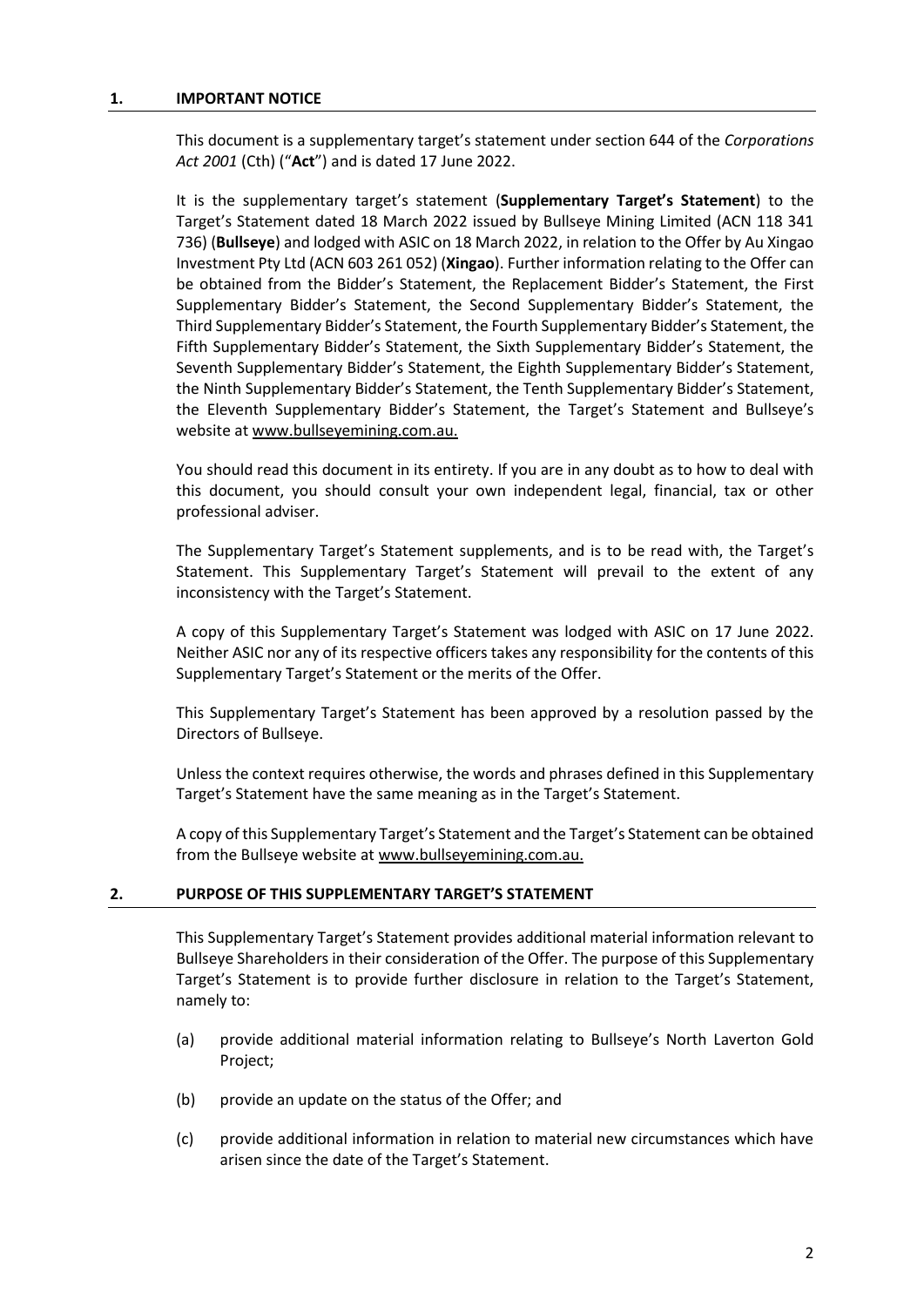#### **3. EMERALD OFFER UPDATE**

On 19 May 2022, Emerald Resources NL (**Emerald**) announced it had gained control of Bullseye and held an aggregate voting power in Bullseye of 50.56%. Subsequently, on 3 June 2022, Emerald announced that its aggregate voting power in Bullseye had increased to 58.79%.

As a result of having acquired a controlling stake in Bullseye, on 6 June 2022 Emerald notified Bullseye that it shortly intended to exercise its powers as a majority shareholder to reconstitute the Bullseye Board. The Board has now been duly reconstituted, such that:

- Mr Peter J Burns has resigned as a director and Chairman of Bullseye. The Board are greatly appreciative of the tremendous dedication and service to Bullseye and its shareholders from Mr Burns, over the last 16 years, since founding Bullseye;
- Mr Ian Ladyman has resigned as a director of Bullseye and again, the Board are greatly appreciative of the service and commitment from Mr Ladyman in assisting the Company through a pivotal and transformational stage of Bullseye's development;
- Mr Morgan Hart, Managing Director and CEO of Emerald, has been appointed as a director and Chairman of Bullseye; and
- Mark Clements, Company Secretary of Emerald, has been appointed as a director and Company Secretary of Bullseye.

Pursuant to Bullseye's Constitution, in circumstances where the Board is deadlocked on a particular matter, the Chairman has an additional casting vote.

#### **4. XINGAO OFFER UPDATE**

#### **(a) Section 3 – Additional Information**

The information in section 3 of the Target's Statement relating to the Xingao Offer is supplemented as follows:

#### **(b) Section 3.7 – Intentions of Xingao**

On 2 June 2022, Xingao issued its Ninth Supplementary Bidder's Statement. Notwithstanding the fact that Emerald now holds a relevant interest in Bullseye in excess of 50%, Xingao stated in its Ninth Supplementary Bidder's Statement that it intended to continue with its takeover bid, with a view to increasing its interest in Bullseye.

Subsequently, by way of its Eleventh Supplementary Bidder's Statement dated 16 June 2022, Xingao provided additional information in relation to its intentions, stating that if the Xingao Offer were to close without Xingao having acquired voting power in Bullseye of more than 20%, it would, within 3 months of the Xingao Offer closing, seek to acquire additional Bullseye shares from shareholders who might wish to sell their shares up to the limit currently permitted under the Corporations Act, at a price of at least \$0.35 in cash. Based on publicly available information, Bullseye understands that Xingao's voting power in Bullseye remains unchanged at 15.3% as at the date of this Supplementary Target's Statement.

The offer period for the Xingao Offer has been extended several times, most recently in its Eleventh Supplementary Bidder's Statement. As at the date of this Supplementary Target's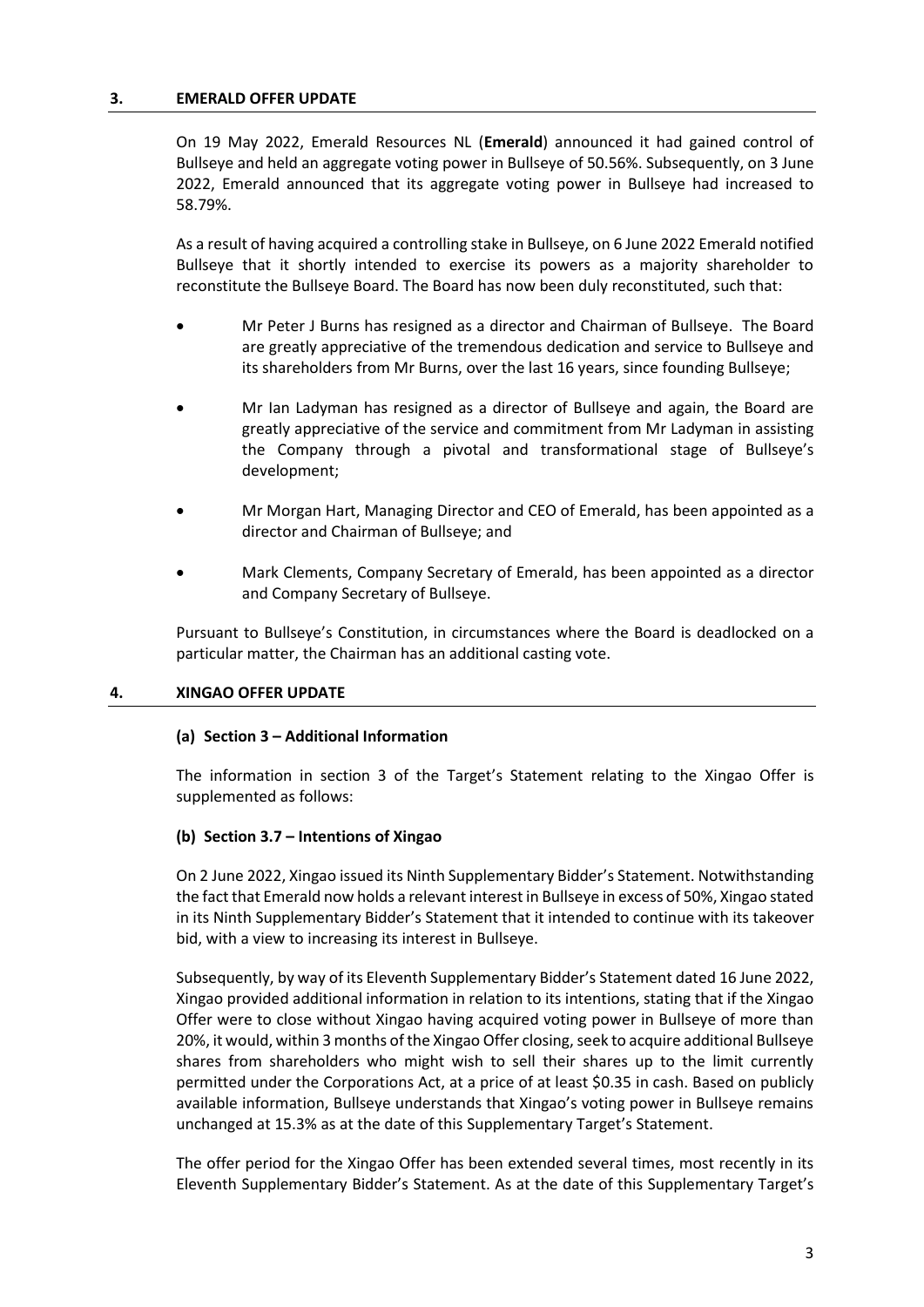Statement, the Xingao Offer remains open for acceptance until **5:00pm (AWST) 1 July 2022**, unless withdrawn or further extended.

# **(c) Section 3.6 - Conditions to the Xingao Offer**

In its Ninth Supplementary Bidder's Statement, Xingao waived the majority of the Conditions to which the Xingao Offer was previously subject. Following such waiver, the Xingao Offer is now subject to the following Conditions, both of which remain outstanding as at the date of this Supplementary Target's Statement:

- (i) there is no objection to Xingao acquiring Bullseye Shares under the FATA (ie the "FIRB approval" condition); and
- (ii) none of the prescribed occurrences listed in section 652 of the Corporations Act happen in relation to Bullseye during the period from the Announcement Date to the date that is three Business Days after the end of the of the Offer Period (each inclusive).

# **(d) Section 3.6(c) – Additional Information regarding Conditions**

In its Tenth Supplementary Bidder's Statement dated 10 June 2022, Xingao advised that the statutory deadline for Xingao's application to FIRB to be considered had been extended to 30 June 2022. No further information has been provided as to the progress of Xingao's application or whether it is likely to be accepted by FIRB (although Xingao has stated that FIRB has not given it reason to believe the application will be unsuccessful).

## **5. WITHDRAWAL RIGHTS UNDER THE XINGAO OFFER**

Bullseye Shareholders who have previously accepted the Xingao Offer now have the right to withdraw their acceptance under sections 650D and 650E of the Corporations Act. Any such Bullseye Shareholders who wish to withdraw their acceptance should refer to Xingao's Ninth Supplementary Bidder's Statement for additional information as to the withdrawal process.

# **6. INFORMATION RELATING TO BULLSEYE**

# **(a) Section 7.1 – Additional Information**

The information in section 6.2 of the Emerald Offer Target's Statement, section 6.4 of the Emerald Offer Supplementary Target's Statement and section 7 of the Target's Statement is supplemented as follows:

# **(b) Bungarra Project Update**

The Blue Cap Bullseye Joint Venture (**Joint Venture**) completed a successful third processing campaign of Bungarra ore at the Wiluna Gold Processing Centre (**Wiluna**) in April, with final reconciliation and gold sales taking place throughout May. Continuing inclement weather events and shire road closures throughout March and April, along with a shorter than anticipated processing campaign window at Wiluna, resulted in Campaign 3 ultimately processing less ore than the originally forecast 84,000 dry metric tonnes.

Overall, a total of 81,321 dry metric tonnes of Bungarra ore were processed in Campaign 3, generating 7,786 recovered gold ounces, with a recovery of 91.3%. The overall grade of 3.25 g/t was slightly lower than the forecast of 3.41g/t for this particular campaign, noting that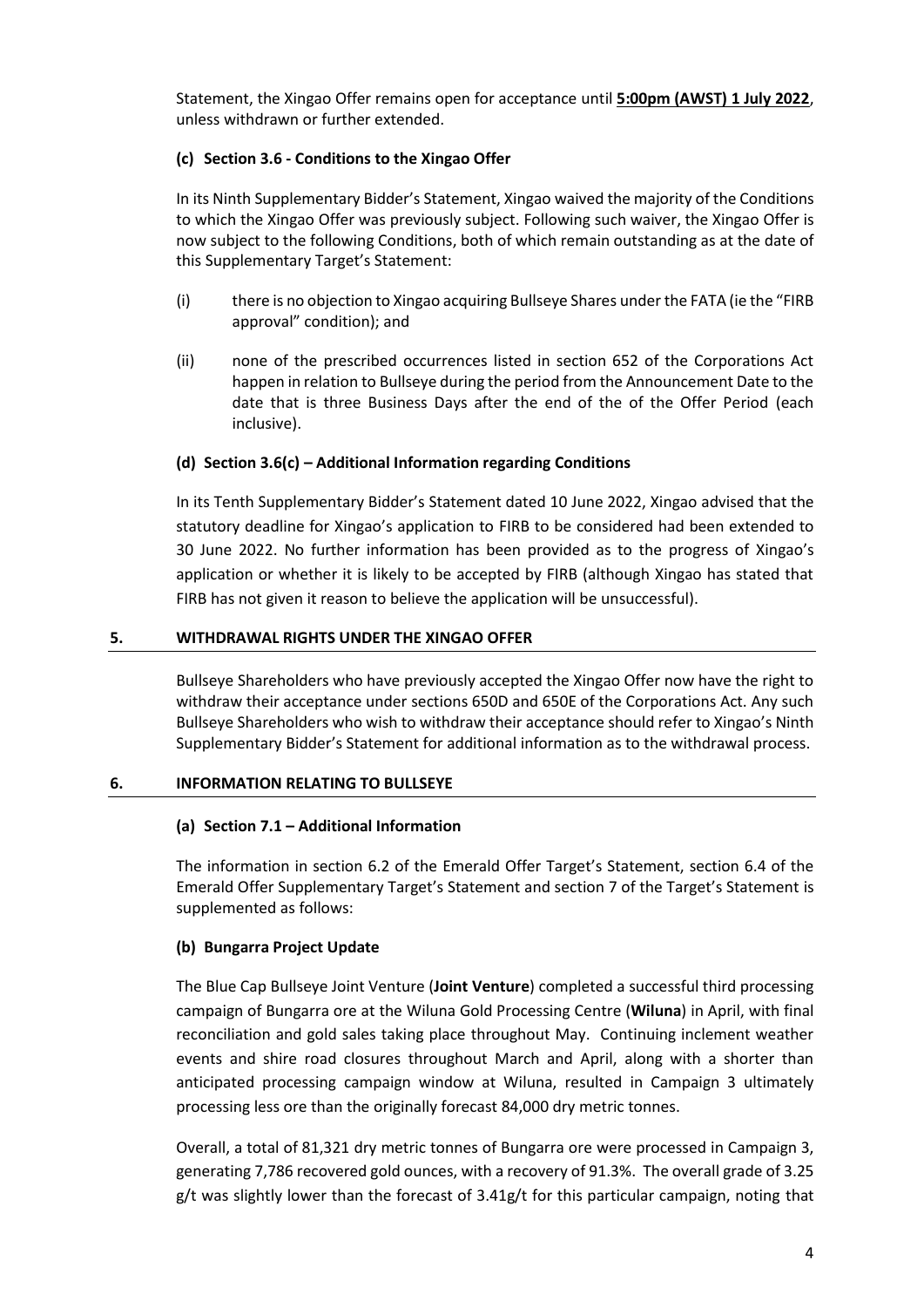further ore remains stockpiled on the Bungarra ROM pad for a potential further future processing campaign.

The 7,786 gold ounces from Campaign 3 were sold during May, realising an average sale price of A\$2,648 per ounce, generating gross revenue for the Joint Venture of A\$20.62 million.

A comparison of the actual outcomes of Campaign 3 as against the forecast values previously disclosed in the Target's Statement is provided below:

|                        | Milled<br><b>Tonnes</b><br>(dmt) | <b>Contained Ounces</b> | Head Grade | Recovery | <b>Recovered Ounces</b> | Gold Price  | Revenue   |
|------------------------|----------------------------------|-------------------------|------------|----------|-------------------------|-------------|-----------|
| Forecast<br>April 22   | 84,000                           | 9.197.9                 | 3.41       | 94%      | 8.646.0                 | A\$2,600/oz | \$A22.5m  |
| Actual<br>Completed    | 81,321                           | 8,510                   | 3.25       | 91.3%    | 7,786.2                 | A\$2,648/oz | \$A20.62m |
| Percentage<br>achieved | 96.81%                           | 92.52%                  | 95.31%     | 97.13%   | 90.06%                  | 101.85%     | 91.64%    |

The Joint Venture is currently considering the possibility of undertaking one or more further toll treatment campaigns, with any decision in that regard to be made having regard to matters including the economics of retaining the remaining Bungarra ore stockpiles on-site with a view to processing through a future on-site gold processing plant at the North Laverton Gold Project and the economics of third party toll treatment (whether via Wiluna or other processing facilities within an economically viable distance from the Bungarra Project).

In summary, as at the date of this Supplementary Target's Statement, the following ore has been processed or stockpiled from the Bungarra Project:

|              |               | Tonnes Milled (dmt) | <b>Contained Ounces</b> | <b>Head Grade</b> | Recovery  | <b>Recovered Ounces</b> |
|--------------|---------------|---------------------|-------------------------|-------------------|-----------|-------------------------|
| Campaign 1   | Actual        | 38,106              | 5,996                   | 4.87              | 94.8%     | 5,656                   |
|              | Completed     |                     |                         |                   |           |                         |
| Campaign 2   | Actual        | 84,794              | 7,341                   | 2.69              | 94.3%     | 6,923                   |
|              | Completed     |                     |                         |                   |           |                         |
| Campaign 3   | Actual        | 81,321              | 8,510                   | 3.25              | 91.3%     | 7,786.2                 |
|              | Completed     |                     |                         |                   |           |                         |
| <b>Total</b> |               | 204,221             | 21,817                  | 3.32              | 94.3%     | 20,365.2                |
|              |               |                     |                         |                   |           |                         |
| Bungarra     | Available for | 190,338 (est)       | $6,221$ (est)           | $1.02$ (est)      | 93% (est) | 5,784.1 (est)           |
| Stockpile    | processing    |                     |                         |                   |           |                         |

All in Sustaining Costs (AISC) for the Bungarra Project across Campaigns 1, 2 and 3 remained materially in line with previous guidance and were recently revised slightly, to the range of A\$1,760 to A\$1,800 per ounce (excluding development costs), with some cost impacts relating to the sharp increases in the cost of diesel fuel flowing through to project costs, particularly in relation to ore haulage.

# **(c) Blue Cap Bullseye Joint Venture**

With net proceeds now being available from the recent Campaign 3 gold sales, funds will be progressively remitted by Blue Cap Bullseye Joint Venture Pty Ltd (**BCBJV**) against the various loans provided by Bullseye and Blue Cap Equities Pty Ltd (**Blue Cap**)**,** consistent with the terms of those relevant loans.